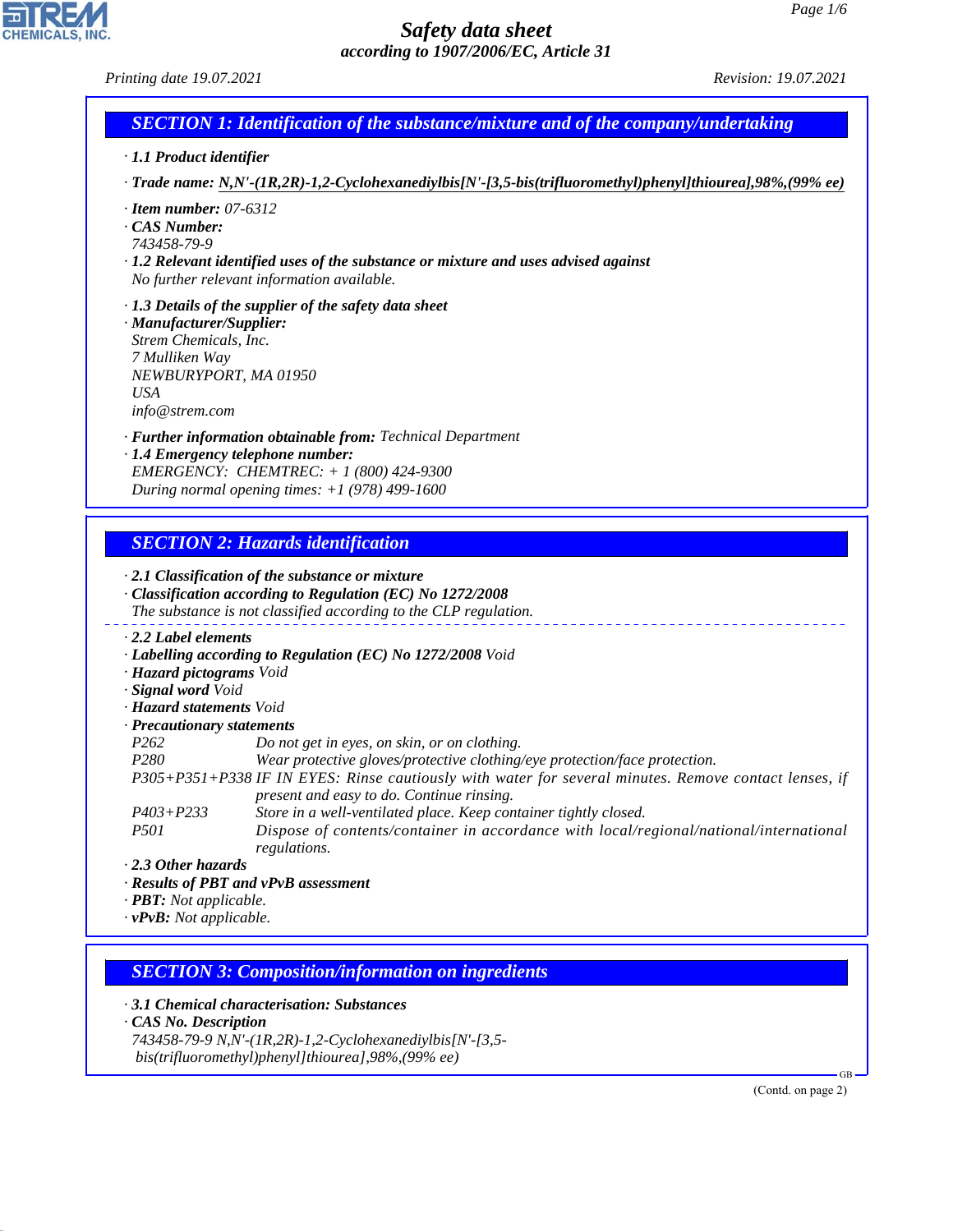*Printing date 19.07.2021 Revision: 19.07.2021*

*Trade name: N,N'-(1R,2R)-1,2-Cyclohexanediylbis[N'-[3,5-bis(trifluoromethyl)phenyl]thiourea],98%,(99% ee)*

(Contd. of page 1)

## *SECTION 4: First aid measures*

- *· 4.1 Description of first aid measures*
- *· General information: No special measures required.*
- *· After inhalation: Supply fresh air; consult doctor in case of complaints.*
- *· After skin contact: Generally the product does not irritate the skin.*
- *· After eye contact: Rinse opened eye for several minutes under running water. Then consult a doctor.*
- *· After swallowing: If symptoms persist consult doctor.*
- *· 4.2 Most important symptoms and effects, both acute and delayed No further relevant information available.*
- *· 4.3 Indication of any immediate medical attention and special treatment needed*
- *No further relevant information available.*

#### *SECTION 5: Firefighting measures*

- *· 5.1 Extinguishing media*
- *· Suitable extinguishing agents: Use fire extinguishing methods suitable to surrounding conditions.*
- *· 5.2 Special hazards arising from the substance or mixture No further relevant information available.*
- *· 5.3 Advice for firefighters*
- *· Protective equipment: No special measures required.*

#### *SECTION 6: Accidental release measures*

- *· 6.1 Personal precautions, protective equipment and emergency procedures Not required.*
- *· 6.2 Environmental precautions: Do not allow to enter sewers/ surface or ground water.*
- *· 6.3 Methods and material for containment and cleaning up: Dispose contaminated material as waste according to item 13.*
- *· 6.4 Reference to other sections*
- *See Section 7 for information on safe handling.*
- *See Section 8 for information on personal protection equipment.*
- *See Section 13 for disposal information.*

## *SECTION 7: Handling and storage*

- *· 7.1 Precautions for safe handling No special measures required.*
- *· Information about fire and explosion protection: No special measures required.*
- *· 7.2 Conditions for safe storage, including any incompatibilities*
- *· Storage:*

44.1.1

- *· Requirements to be met by storerooms and receptacles: No special requirements.*
- *· Information about storage in one common storage facility: Not required.*
- *· Further information about storage conditions: None.*
- *· 7.3 Specific end use(s) No further relevant information available.*

## *SECTION 8: Exposure controls/personal protection*

*· Additional information about design of technical facilities: No further data; see item 7.*

*· 8.1 Control parameters*

*· Ingredients with limit values that require monitoring at the workplace: Not required.*

*· Additional information: The lists valid during the making were used as basis.*

(Contd. on page 3)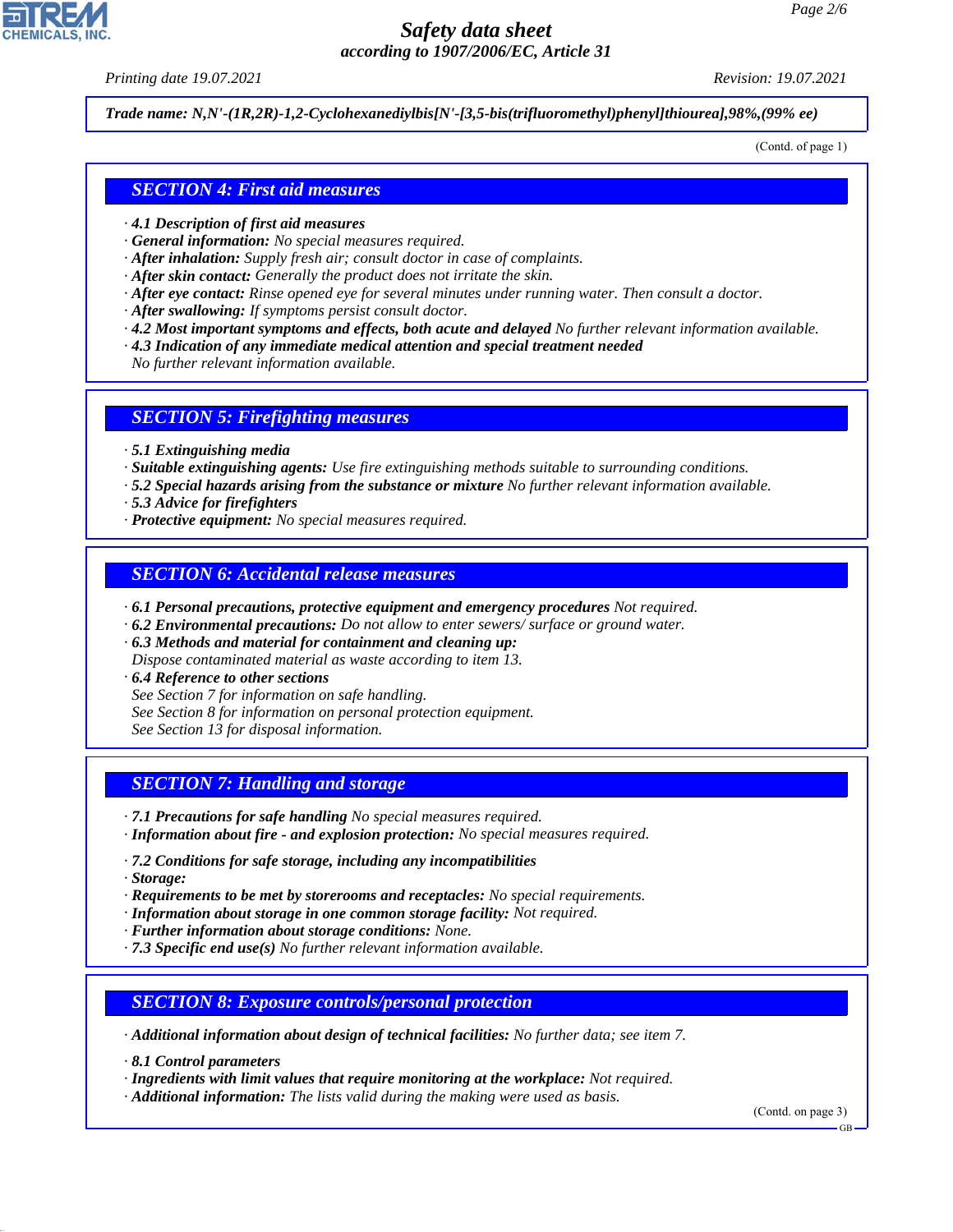GB

# *Safety data sheet according to 1907/2006/EC, Article 31*

*Printing date 19.07.2021 Revision: 19.07.2021*

CHEMICALS, INC.

44.1.1

|                                                                                              | (Contd. of page 2)                                                                                                  |
|----------------------------------------------------------------------------------------------|---------------------------------------------------------------------------------------------------------------------|
| 8.2 Exposure controls                                                                        |                                                                                                                     |
| · Personal protective equipment:                                                             |                                                                                                                     |
| · General protective and hygienic measures:                                                  |                                                                                                                     |
|                                                                                              | The usual precautionary measures are to be adhered to when handling chemicals.                                      |
| · Respiratory protection: Not required.                                                      |                                                                                                                     |
| · Protection of hands:                                                                       |                                                                                                                     |
|                                                                                              |                                                                                                                     |
| Protective gloves                                                                            |                                                                                                                     |
|                                                                                              |                                                                                                                     |
|                                                                                              | The glove material has to be impermeable and resistant to the product/the substance/the preparation.                |
|                                                                                              | Due to missing tests no recommendation to the glove material can be given for the product/ the preparation/ the     |
| chemical mixture.                                                                            |                                                                                                                     |
|                                                                                              | Selection of the glove material on consideration of the penetration times, rates of diffusion and the degradation   |
| · Material of gloves                                                                         |                                                                                                                     |
| varies from manufacturer to manufacturer.                                                    | The selection of the suitable gloves does not only depend on the material, but also on further marks of quality and |
| · Penetration time of glove material                                                         |                                                                                                                     |
|                                                                                              | The exact break through time has to be found out by the manufacturer of the protective gloves and has to be         |
| observed.                                                                                    |                                                                                                                     |
| · Eye protection: Safety glasses                                                             |                                                                                                                     |
| · 9.1 Information on basic physical and chemical properties                                  |                                                                                                                     |
| <b>General Information</b>                                                                   |                                                                                                                     |
| $\cdot$ Appearance:                                                                          |                                                                                                                     |
| Form:                                                                                        | Powder                                                                                                              |
| Colour:<br>$\cdot$ Odour:                                                                    | Whitish<br>Characteristic                                                                                           |
| · Odour threshold:                                                                           |                                                                                                                     |
|                                                                                              |                                                                                                                     |
|                                                                                              | Not determined.                                                                                                     |
| $\cdot$ pH-value:                                                                            | Not applicable.                                                                                                     |
| Change in condition                                                                          |                                                                                                                     |
| Melting point/freezing point:                                                                | Undetermined.                                                                                                       |
| Initial boiling point and boiling range: Undetermined.                                       |                                                                                                                     |
| · Flash point:                                                                               | Not applicable.                                                                                                     |
|                                                                                              | Product is not flammable.                                                                                           |
| · Flammability (solid, gas):<br>· Ignition temperature:<br><b>Decomposition temperature:</b> | Not determined.                                                                                                     |
| · Auto-ignition temperature:                                                                 | Not determined.                                                                                                     |
| · Explosive properties:                                                                      | Product does not present an explosion hazard.                                                                       |
|                                                                                              |                                                                                                                     |
| · Explosion limits:<br>Lower:                                                                | Not determined.                                                                                                     |
| <b>Upper:</b>                                                                                | Not determined.                                                                                                     |
| · Vapour pressure:                                                                           | Not applicable.                                                                                                     |
| $\cdot$ Density:                                                                             | Not determined.                                                                                                     |
|                                                                                              | Not determined.                                                                                                     |
| $\cdot$ Relative density<br>· Vapour density<br>· Evaporation rate                           | Not applicable.<br>Not applicable.                                                                                  |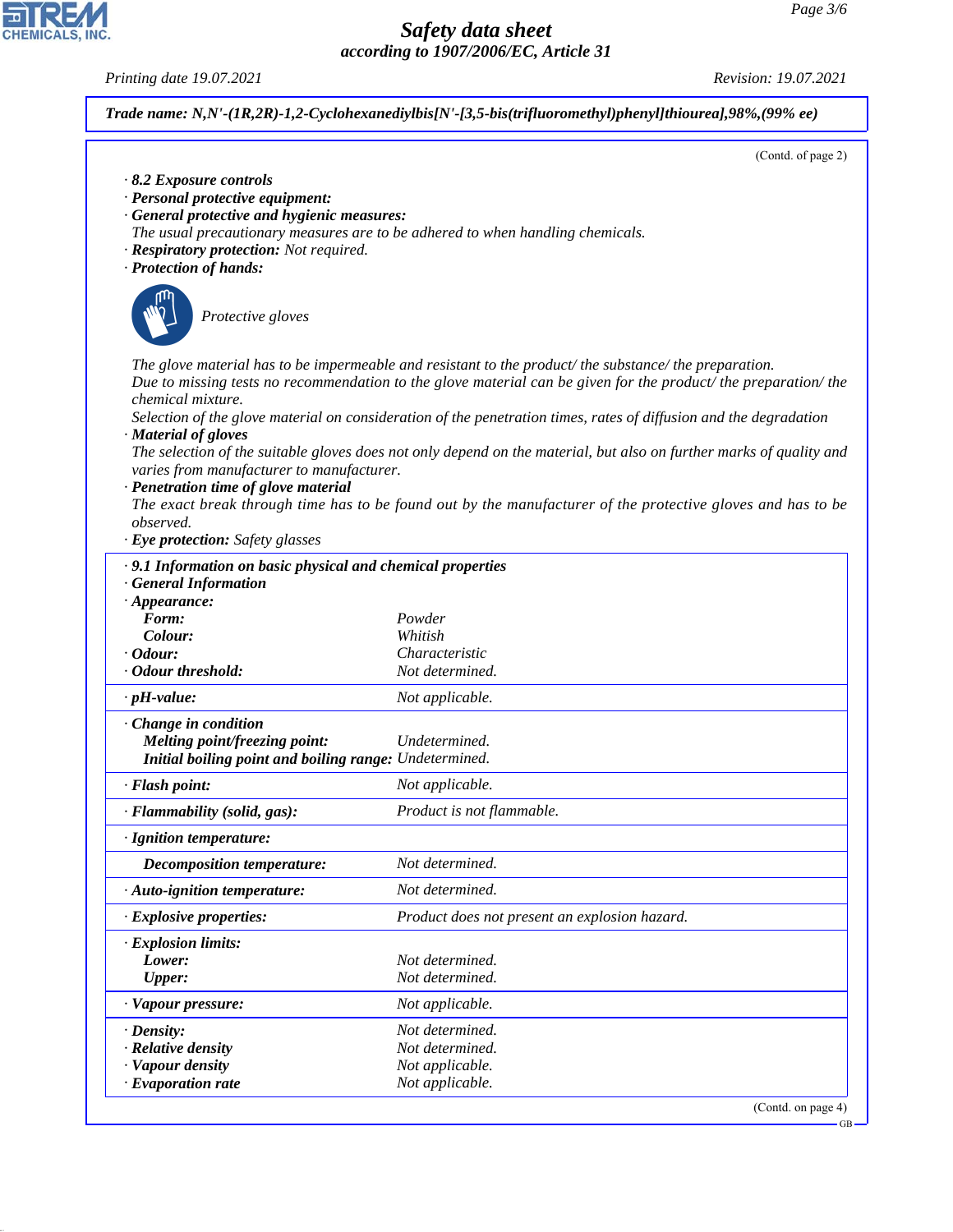*Printing date 19.07.2021 Revision: 19.07.2021*

*Trade name: N,N'-(1R,2R)-1,2-Cyclohexanediylbis[N'-[3,5-bis(trifluoromethyl)phenyl]thiourea],98%,(99% ee)*

|                                                           |                                            | (Contd. of page 3) |
|-----------------------------------------------------------|--------------------------------------------|--------------------|
| $\cdot$ Solubility in / Miscibility with                  |                                            |                    |
| water:                                                    | <i>Insoluble.</i>                          |                    |
| · Partition coefficient: n-octanol/water: Not determined. |                                            |                    |
| $\cdot$ Viscosity:                                        |                                            |                    |
| $D$ <i>ynamic</i> :                                       | Not applicable.                            |                    |
| Kinematic:                                                | Not applicable.                            |                    |
| · Solvent content:                                        |                                            |                    |
| Organic solvents:                                         | $0.0\%$                                    |                    |
| $VOC$ (EC)                                                | $0.00\%$                                   |                    |
| $\cdot$ 9.2 Other information                             | No further relevant information available. |                    |

### *SECTION 10: Stability and reactivity*

- *· 10.1 Reactivity No further relevant information available.*
- *· 10.2 Chemical stability*
- *· Thermal decomposition / conditions to be avoided: No decomposition if used according to specifications.*
- *· 10.3 Possibility of hazardous reactions No dangerous reactions known.*
- *· 10.4 Conditions to avoid No further relevant information available.*
- *· 10.5 Incompatible materials: No further relevant information available.*
- *· 10.6 Hazardous decomposition products: No dangerous decomposition products known.*

#### *SECTION 11: Toxicological information*

*· 11.1 Information on toxicological effects*

- *· Acute toxicity Based on available data, the classification criteria are not met.*
- *· Primary irritant effect:*
- *· Skin corrosion/irritation Based on available data, the classification criteria are not met.*
- *· Serious eye damage/irritation Based on available data, the classification criteria are not met.*
- *· Respiratory or skin sensitisation Based on available data, the classification criteria are not met.*
- *· CMR effects (carcinogenity, mutagenicity and toxicity for reproduction)*
- *· Germ cell mutagenicity Based on available data, the classification criteria are not met.*
- *· Carcinogenicity Based on available data, the classification criteria are not met.*
- *· Reproductive toxicity Based on available data, the classification criteria are not met.*
- *· STOT-single exposure Based on available data, the classification criteria are not met.*
- *· STOT-repeated exposure Based on available data, the classification criteria are not met.*
- *· Aspiration hazard Based on available data, the classification criteria are not met.*

## *SECTION 12: Ecological information*

- *· 12.1 Toxicity*
- *· Aquatic toxicity: No further relevant information available.*
- *· 12.2 Persistence and degradability No further relevant information available.*
- *· 12.3 Bioaccumulative potential No further relevant information available.*
- *· 12.4 Mobility in soil No further relevant information available.*
- *· Additional ecological information:*
- *· General notes:*

44.1.1

*Water hazard class 1 (German Regulation) (Self-assessment): slightly hazardous for water Do not allow undiluted product or large quantities of it to reach ground water, water course or sewage system.*

(Contd. on page 5)

GB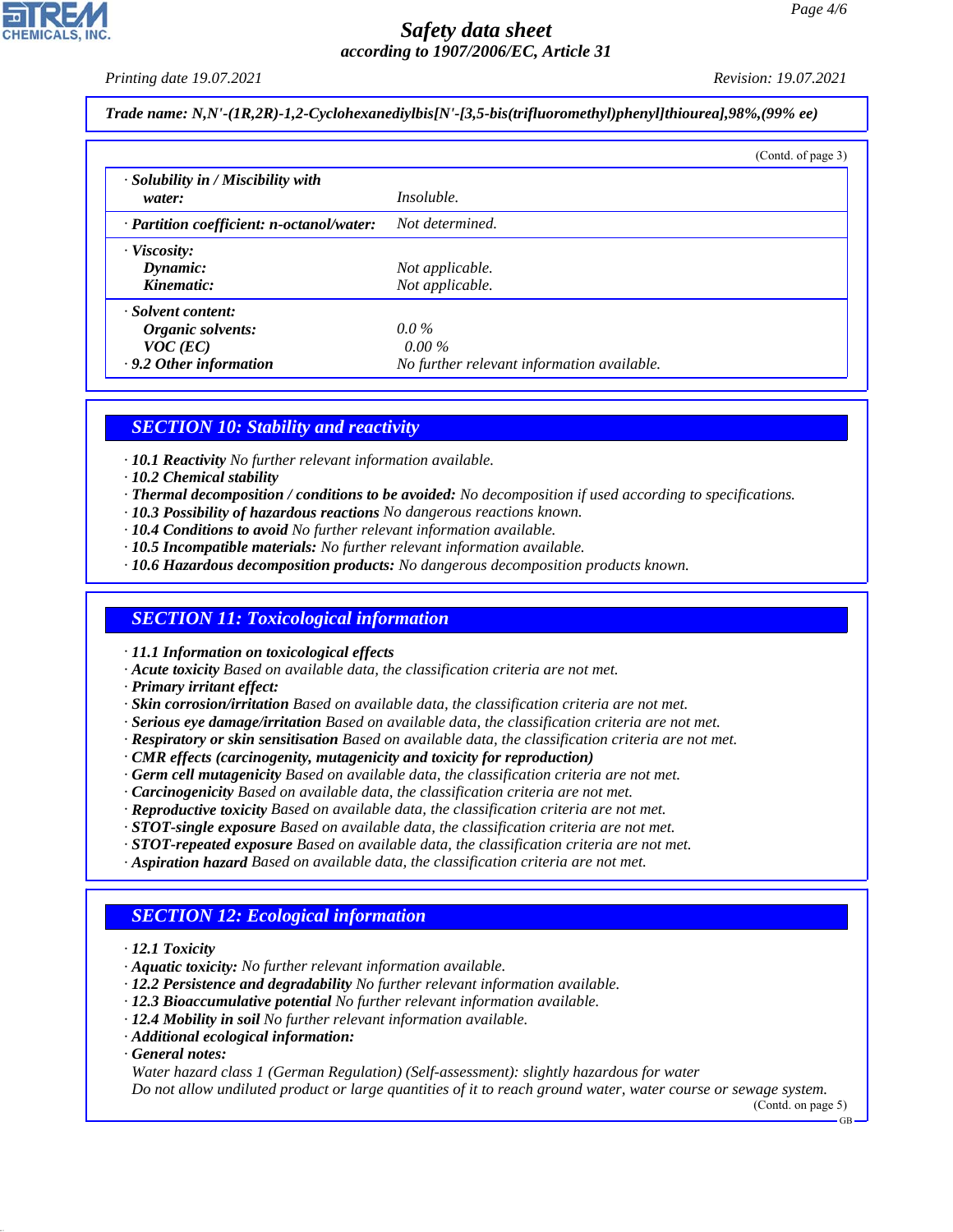*Printing date 19.07.2021 Revision: 19.07.2021*

*Trade name: N,N'-(1R,2R)-1,2-Cyclohexanediylbis[N'-[3,5-bis(trifluoromethyl)phenyl]thiourea],98%,(99% ee)*

(Contd. of page 4)

#### *· 12.5 Results of PBT and vPvB assessment*

- *· PBT: Not applicable.*
- *· vPvB: Not applicable.*

*· 12.6 Other adverse effects No further relevant information available.*

#### *SECTION 13: Disposal considerations*

- *· 13.1 Waste treatment methods*
- *· Recommendation Disposal must be made according to official regulations.*
- *· Uncleaned packaging:*
- *· Recommendation: Disposal must be made according to official regulations.*

| <b>SECTION 14: Transport information</b>                                                  |                 |  |
|-------------------------------------------------------------------------------------------|-----------------|--|
| $\cdot$ 14.1 UN-Number<br>· ADR, ADN, IMDG, IATA                                          | not regulated   |  |
| $\cdot$ 14.2 UN proper shipping name<br>· ADR, ADN, IMDG, IATA                            | not regulated   |  |
| $\cdot$ 14.3 Transport hazard class(es)                                                   |                 |  |
| · ADR, ADN, IMDG, IATA<br>· Class                                                         | not regulated   |  |
| · 14.4 Packing group<br>· ADR, IMDG, IATA                                                 | not regulated   |  |
| $\cdot$ 14.5 Environmental hazards:                                                       | Not applicable. |  |
| $\cdot$ 14.6 Special precautions for user                                                 | Not applicable. |  |
| $\cdot$ 14.7 Transport in bulk according to Annex II of<br><b>Marpol and the IBC Code</b> | Not applicable. |  |
| · UN "Model Regulation":                                                                  | not regulated   |  |

### *SECTION 15: Regulatory information*

*· 15.1 Safety, health and environmental regulations/legislation specific for the substance or mixture*

- *· Directive 2012/18/EU*
- *· Named dangerous substances ANNEX I Substance is not listed.*
- *· National regulations:*

44.1.1

- *· Waterhazard class: Water hazard class 1 (Self-assessment): slightly hazardous for water.*
- *· 15.2 Chemical safety assessment: A Chemical Safety Assessment has not been carried out.*

#### *SECTION 16: Other information*

*This information is based on our present knowledge. However, this shall not constitute a guarantee for any specific product features and shall not establish a legally valid contractual relationship.*

*· Department issuing SDS: Technical Department.*

(Contd. on page 6)



GB